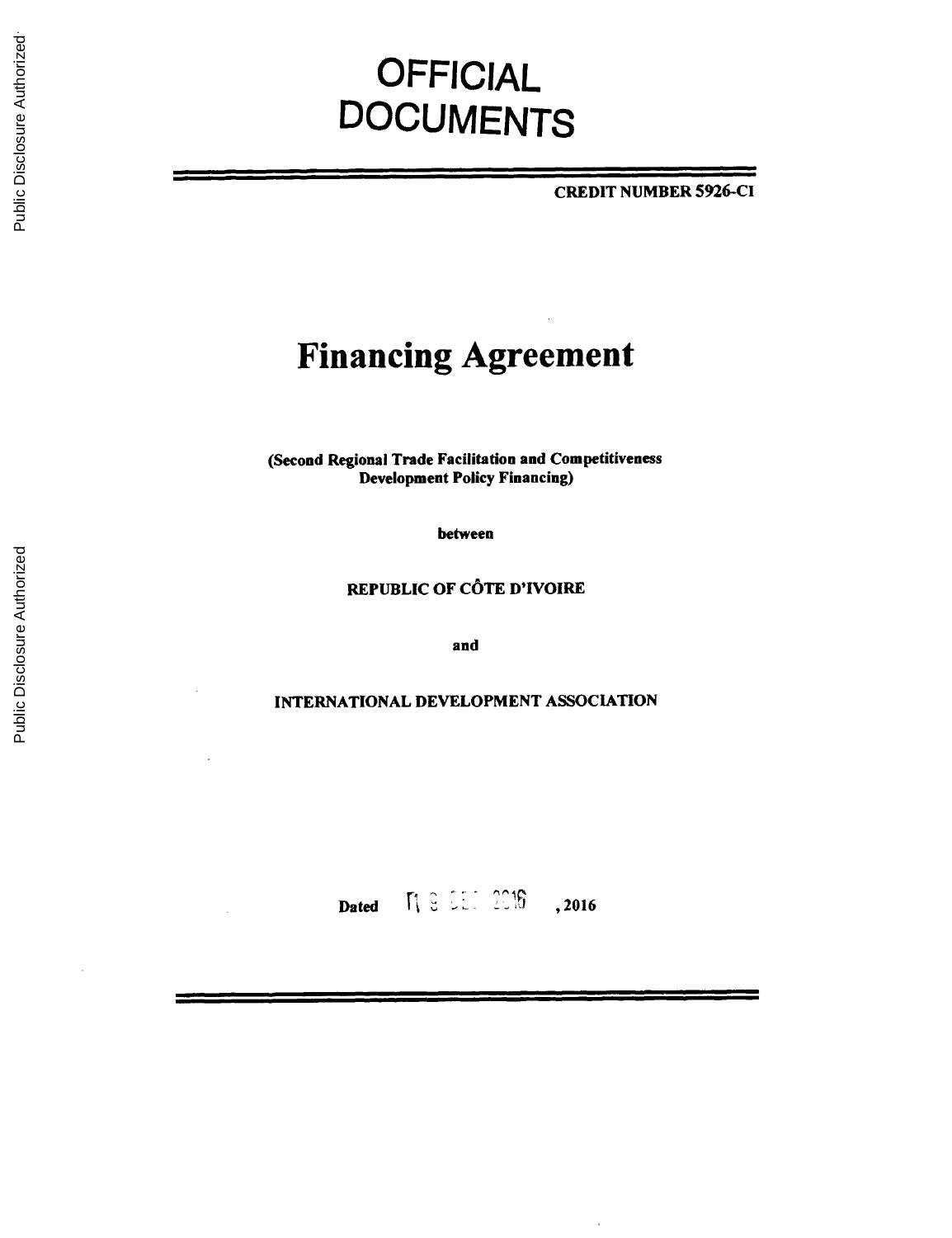#### **CREDIT NUMBER 5926-Cl**

# **FINANCING AGREEMENT**

**1 9 DEC 2016**<br>AGREEMENT dated , 2016, entered into between the REPUBLIC OF **C^)TE** D'IVOIRE ("Recipient") and the INTERNATIONAL **DEVELOPMENT ASSOCIATION** ("Association") for the purpose of providing financing in support of the Joint Program (as defined in the Appendix to this Agreement). The Association has decided to provide this financing on the basis, *inter alia,* of: (a) the actions which the Recipient and the Partner (Burkina Faso) have already taken under the Joint Program and which are described in Section **I** of Schedule **I** to this Agreement; and **(b)** the Recipient's and the Partner's respective maintenance of an adequate macroeconomic policy framework in their respective countries. The Recipient and the Association therefore hereby agree as follows:

#### **ARTICLE I - GENERAL CONDITIONS; DEFINITIONS**

- **1.01.** The General Conditions (as defined in the Appendix to this Agreement) constitute an integral part of this Agreement.
- 1.02. Unless the context requires otherwise, the capitalized terms used in this Agreement have the meanings ascribed to them in the General Conditions or in the Appendix to this Agreement.
- **1.03.** The Recipient acknowledges and agrees that this Financing is being provided as part of a regional Joint Program to be implemented in coordination with complementary financing from the Association to the Partner under the Joint Letter of Development Policy.

# **ARTICLE II - FINANCING**

- 2.01. The Association agrees to extend to the Recipient, on the terms and conditions set forth or referred to in this Agreement, a credit in the amount of forty-five million seven hundred thousand Euro **(EUR** 45,700,000) (variously, "Credit" and "Financing").
- 2.02. The Recipient may withdraw the proceeds of the Financing in support of the Joint Program in accordance with Section II of Schedule **I** to this Agreement.
- **2.03.** The Maximum Commitment Charge Rate payable **by** the Recipient on the Unwithdrawn Financing Balance shall be one-half of one percent **(1/2** of **1%)** per annum.
- 2.04. The Service Charge payable **by** the Recipient on the Withdrawn Credit Balance shall be equal to the greater of: (a) the sum of three-fourths of one percent (3/4 of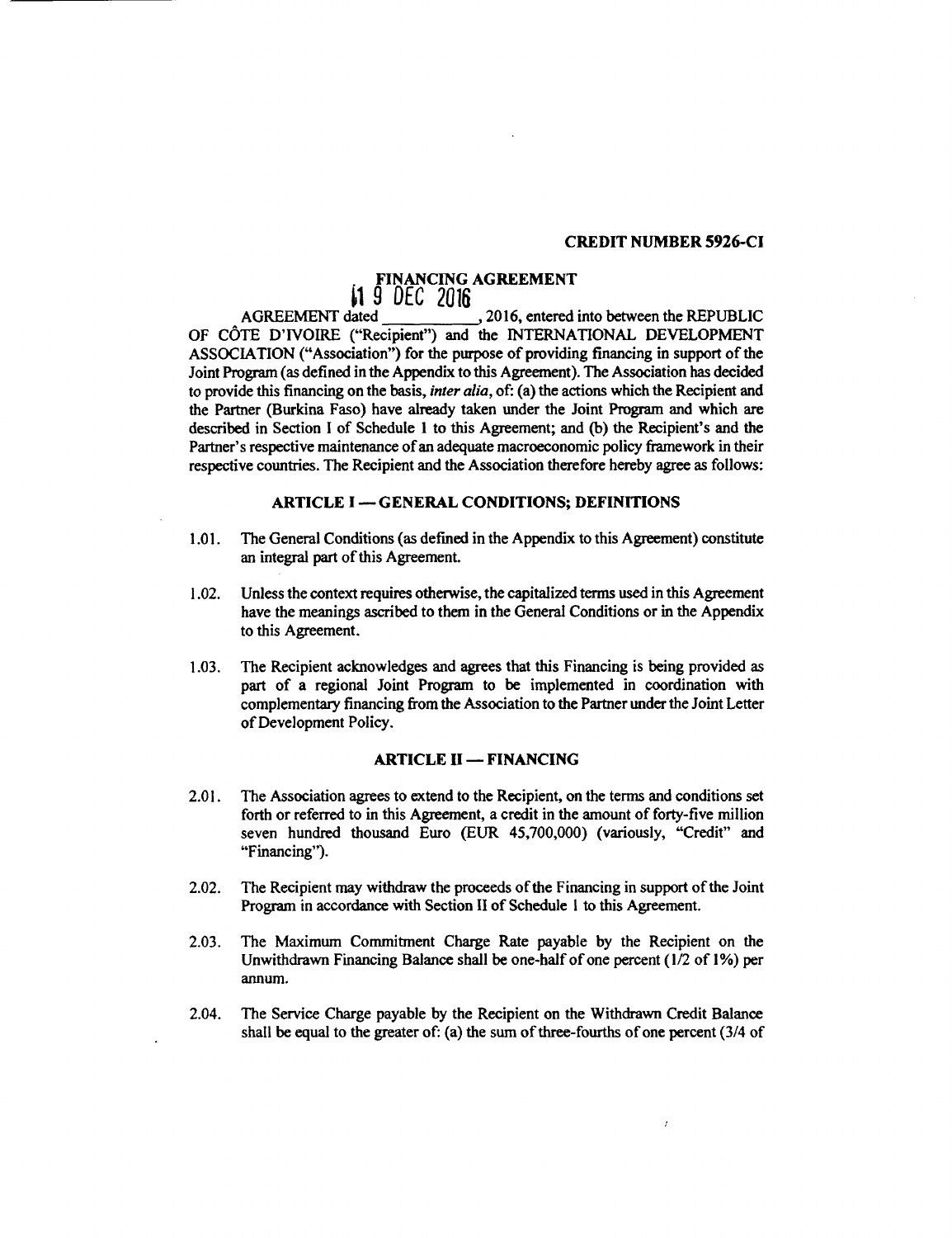**1%)** per annum plus the Basis Adjustment to the Service Charge; and **(b)** threefourths of one percent (3/4 of **1%)** per annum.

- *2.05.* The Interest Charge payable **by** the Recipient on the Withdrawn Credit Balance shall be equal to the greater of: (a) the sum of one and a quarter percent (1.25%) per annum plus the Basis Adjustment to the Interest Charge; and **(b)** zero percent **(0%)** per annum.
- **2.06.** The Payment Dates are April **15** and October **15** in each year.
- **2.07.** The principal amount of the Credit shall be repaid in accordance with the repayment schedule set forth in Schedule 2 to this Agreement.
- **2.08.** The Payment Currency is Euro.
- **2.09.** Without limitation upon the provisions of Section 4.08 of the General Conditions (renumbered as such pursuant to paragraph 4 of Section II of the Appendix to this Agreement and relating to *Cooperation and Consultation),* the Recipient shall promptly furnish to the Association such information relating to the provisions of this Article II as the Association may, from time to time, reasonably request.

#### **ARTICLE III - JOINT PROGRAM**

- **3.01.** The Recipient declares its commitment to the Joint Program and the implementation of its part of the Joint Program. To this end, and further to Section 4.07 of the General Conditions (renumbered as such pursuant to paragraph 4 of Section II of the Appendix to this Agreement and relating to *Project Monitoring and Evaluation):*
	- (a) the Recipient and the Association shall from time to time, at the request of either party, exchange views on the Recipient's macroeconomic policy framework and the progress achieved in carrying out its part of the Joint Program;
	- **(b)** prior to each such exchange of views, the Recipient shall furnish to the Association for its review and comment a report on the progress achieved in carrying out its part of the Joint Program, in such detail as the Association shall reasonably request; and
	- **(c)** without limitation upon the provisions of paragraphs (a) and **(b)** of this Section, the Recipient shall promptly inform the Association of any situation that would have the effect of materially reversing the objectives of the Joint Program or any action taken under the Joint Program including any action specified in Section **I** of Schedule **I** to this Agreement.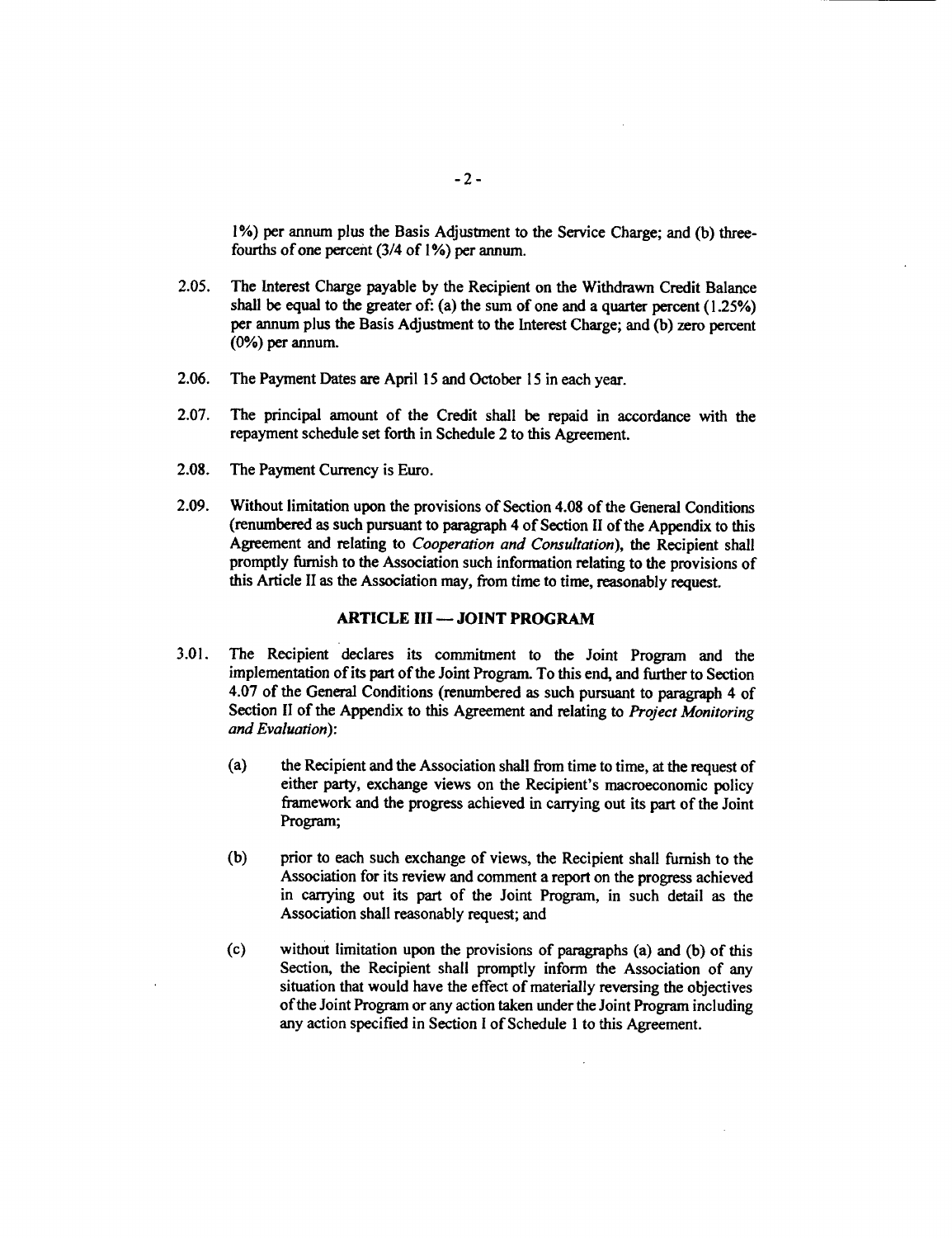# **ARTICLE IV - REMEDIES OF THE ASSOCIATION**

- 4.01. The Additional Events of Suspension consist of the following:
	- (a) a situation has arisen which shall make it improbable that the Joint Program, or a significant part of it, will be carried out; and/or
	- **(b)** the Association has suspended in whole or in part the right of the Partner to make withdrawals under the Partner Financing Agreement.

#### ARTICLE V **- EFFECTIVENESS; TERMINATION**

- **5.01.** The Additional Conditions of Effectiveness consist of the following:
	- (a) the Association is satisfied with the progress achieved **by** both the Recipient and the Partner in carrying out the Joint Program and with the adequacy of the Recipient's and Partner's respective macroeconomic policy frameworks; and
	- **(b)** the Partner Financing Agreement has been executed and delivered and all conditions precedent to its effectiveness or to the right of the Partner to make withdrawals under it, other than effectiveness of this Agreement, have been fulfilled.
- **5.02.** The Effectiveness Deadline is the date ninety **(90)** days after the date of this Agreement.
- *5.03.* For purposes of Section **8.05(b)** of the General Conditions, the date on which the obligations of the Recipient under this Agreement (other than those providing for payment obligations) shall terminate is twenty (20) years after the date of this Agreement.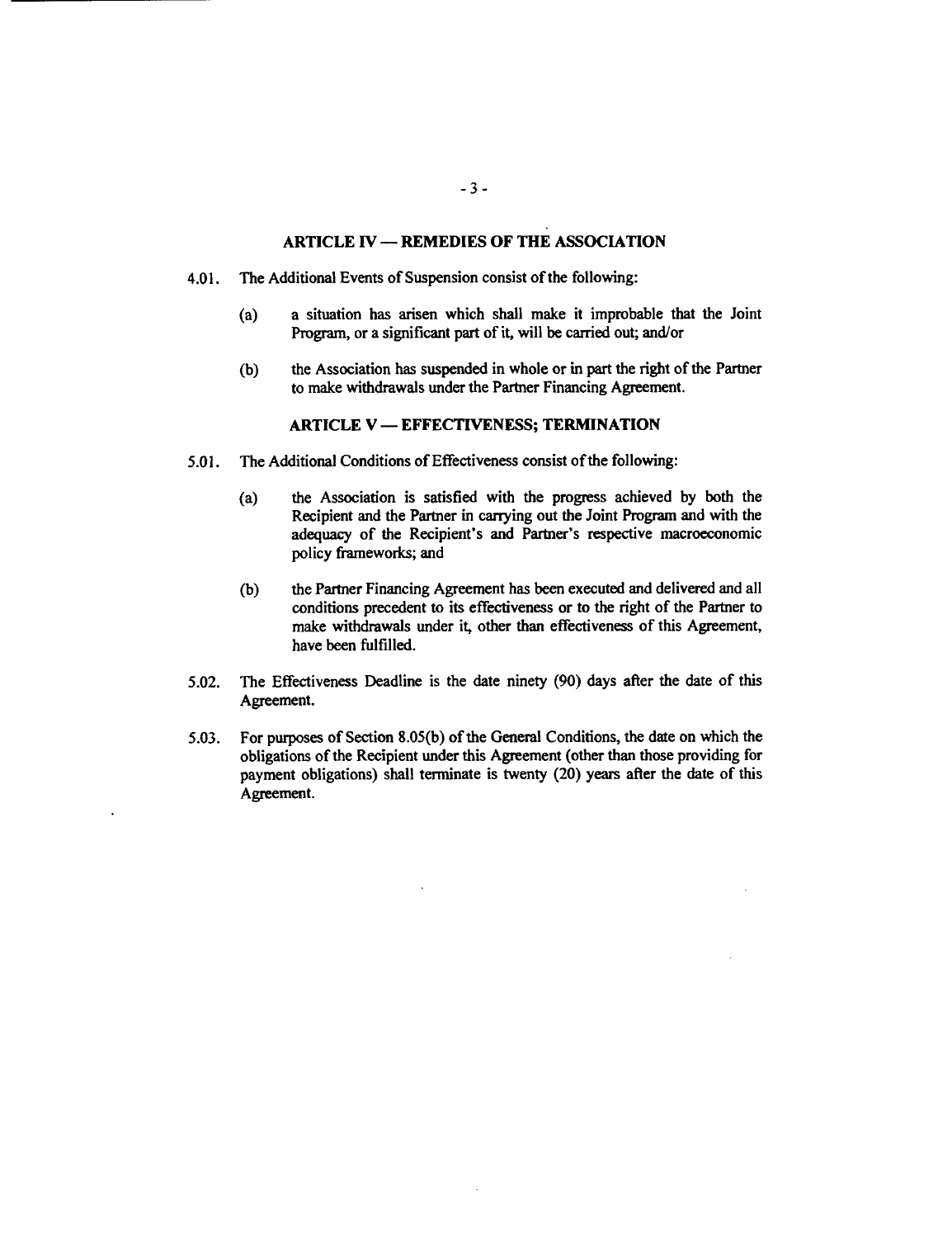# **ARTICLE VI - REPRESENTATIVE; ADDRESSES**

- **6.01.** The Recipient's Representative is its Minister under the Prime Minister in charge of the Ministry of Economy and Finance, or his or her successor.
- **6.02.** The Recipient's Address is:

Minister under the Prime Minister in charge of the Ministry of Economy and Finance Ministry under the Prime Minister in charge of the Ministry of Economy and Finance B.P. V. **163** Abidjan Republic of Côte D'Ivoire

Facsimile:

**225-20-30-25-25 225-20-30-25-28**

**6.03.** The Association's Address is:

International Development Association **1818** H Street, N.W. Washington, **D.C.** 20433 United States of America

Facsimile:

**1-202-477-6391**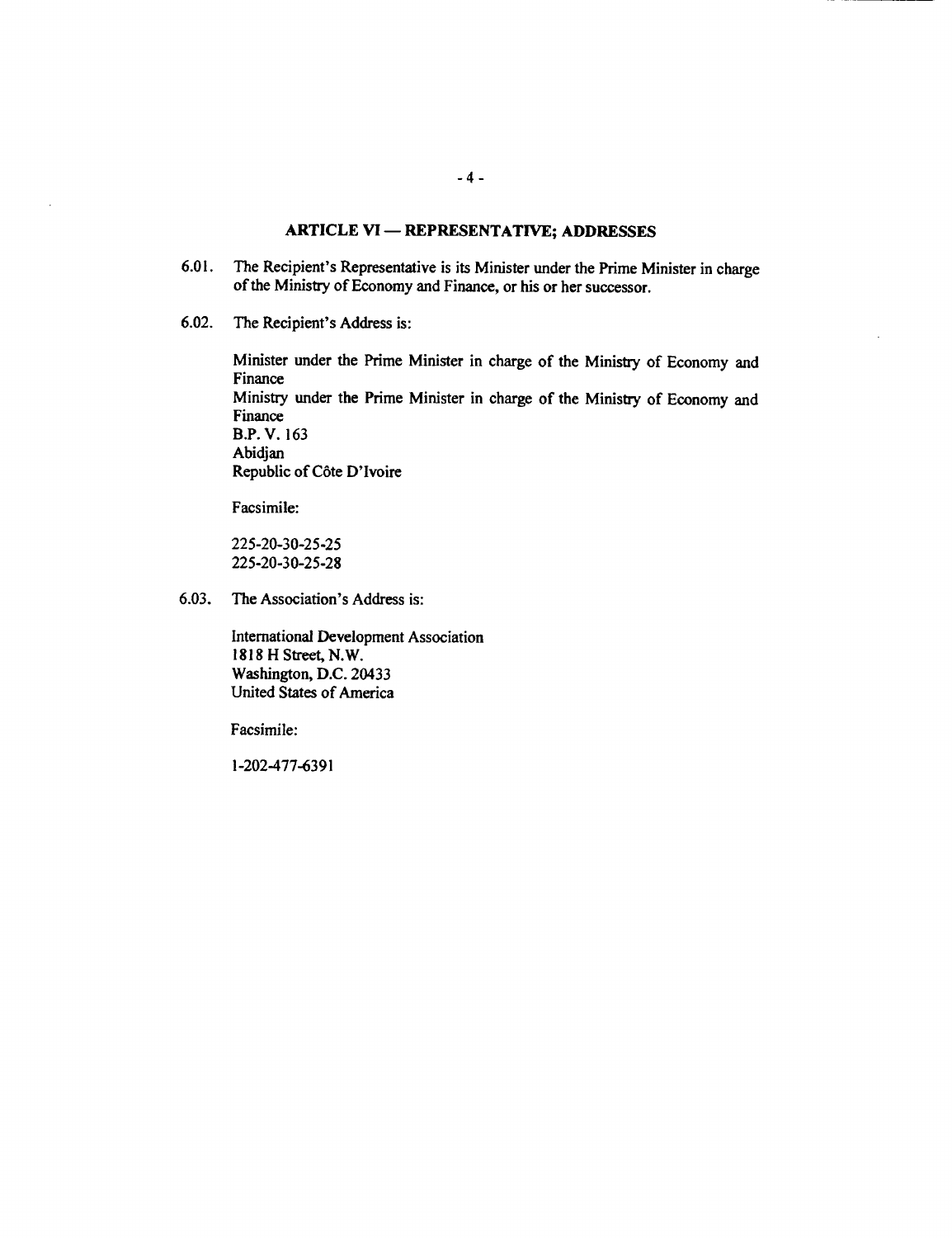AGREED at Abidjan, Republic of Côte d'Ivoire, as of the day and year first above written.

REPUBLIC OF C6TE D'IVOIRE By Authorized Representative Name. **Adama KONE**  $I \leftrightarrow \infty$ **INTERNATION AL DEVELOPMENT ASSOCIATION By** Authorized Representative Name: Terr Laporte

Title: **(-1 -n1** nA P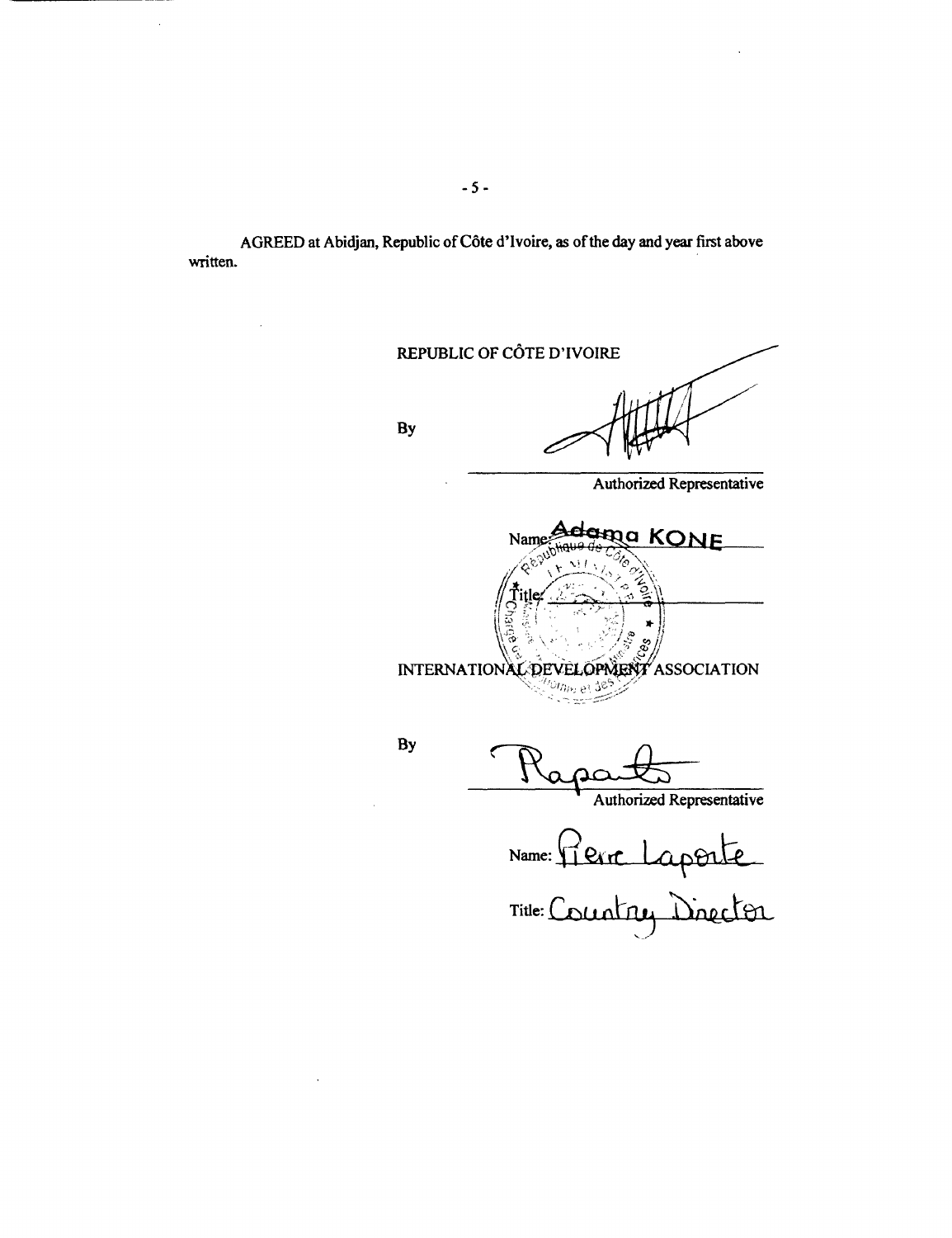### **SCHEDULE 1**

#### **Joint Program Actions; Availability of Financing Proceeds**

# **Section I. Actions Under the Joint Program**

# **A. Actions Taken Under the Joint Program**

**The** actions taken **by** the Recipient under the Joint Program include the following:

- **I. Adoption by** the Recipient of regulations (decrees and/or ministerial orders) strengthening the training system for road transport operators.
- 2. For purposes of applying **WAEMU** Regulation 14, and pursuant to the September **23** Declaration:
	- (a) Adoption **by** the Recipient of measures for the acquisition and refurbishment of truck weighing equipment; and
	- **(b)** Notification of increased sanctions for noncompliant operators.
- **3.** For increasing efficiency of road transport operations, including relations between trucking companies and shippers:
	- (a) Mutual recognition of inter-State consignment notes **by** the Recipient and the Partner; and
	- **(b)** Signature **by** the Recipient and the Partner of a revised bilateral road transport agreement *(protocole d'accord)* dated May 12, **2016.**
- 4. For increasing efficiency of truck fleets:
	- (a) Adoption **by** the Recipient of measures to support fleet renewal for compliant road transporters through provisions to facilitate access to credit; and
	- **(b)** Strengthening **by** the Recipient of the technical inspection of vehicles through the issuance of regulations, procedures or strategies.
- *5.* Adoption **by** the Recipient of a ministerial order activating the Commission on Competitiveness of Ivoirian Ports **(CCDPI)** and commencement of meetings.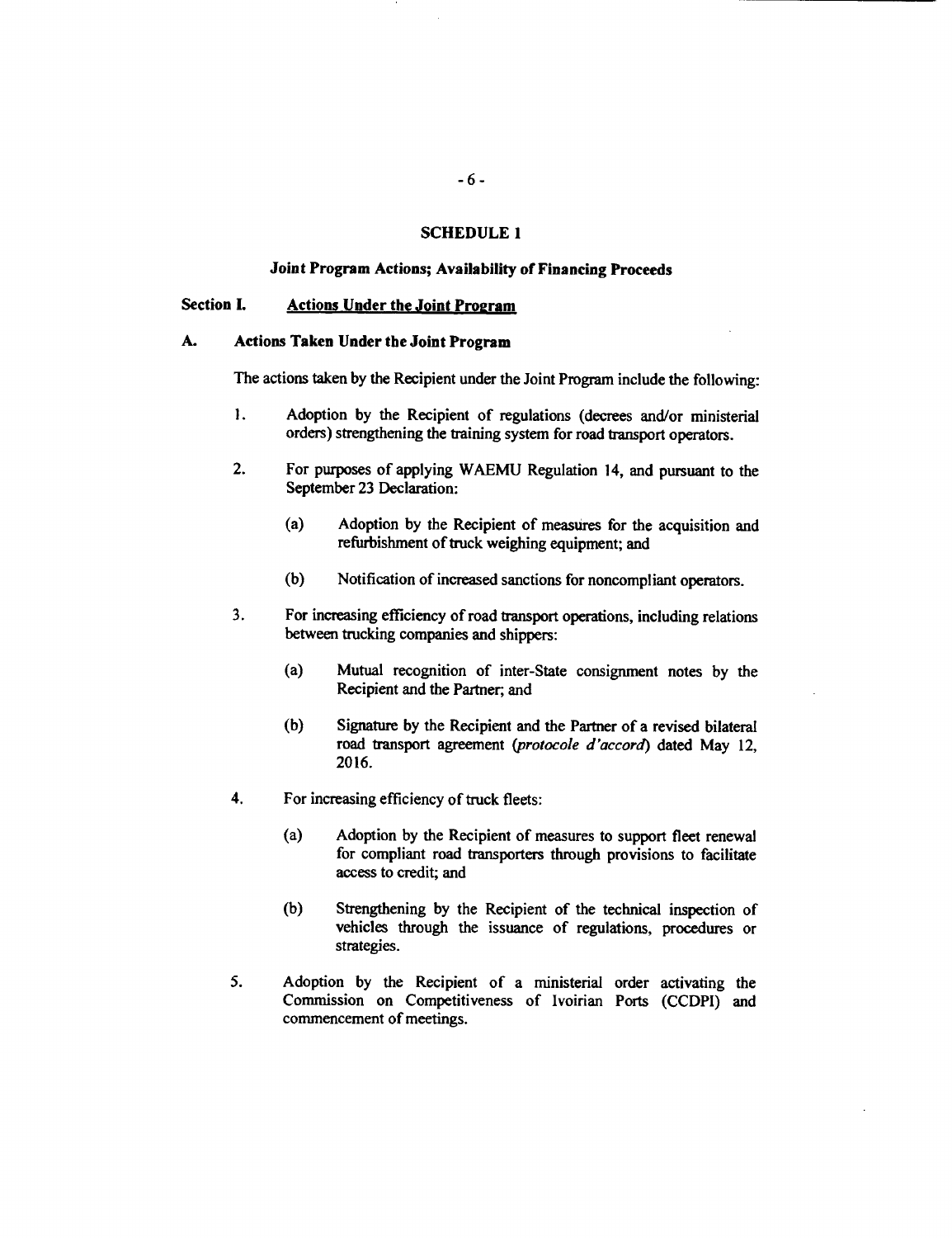- **6.** Establishment **by** the Recipient of a pilot Trade Information Web portal in support of Article **I** of the World Trade Organization's Trade Facilitation Agreement.
- **7.** For modernizing border management procedures:
	- (a) Strengthening **by** the Recipient's customs administration of the risk management system through: (i) introduction of automated selectivity for customs controls; and (ii) modernization of postclearance audits procedures.
	- **(b)** Adoption **by** the Recipient of a regulatory framework (decrees and/or ministerial orders) defining the criteria and functioning of an Authorized Economic Operator scheme.
- **8.** Improvement of the Recipient's customs administration **by** strengthening: (i) its internal procedures for customs controls; and (ii) the oversight of licensed customs brokers.
- **9.** Signing of an agreement *(protocole d'accord)* dated April **28, 2016 by** the Recipient's and the Partner's customs administrations of a pilot interconnection system allowing single transit declaration at the point of departure for transit between the two countries.

# Section **II. Availability of Financing Proceeds**

- **A.** General. The Recipient may withdraw the proceeds of the Financing in accordance with the provisions of this Section and such additional instructions as the Association may specify **by** notice to the Recipient.
- B. Allocation of Financing Amounts. The Financing is allocated in a Single Withdrawal Tranche, from which the Recipient may make withdrawals of the Financing. The allocation of the amounts of the Financing to this end is set out in the table below:

| <b>Allocations</b>            | <b>Amount of the Financing Allocated</b><br>(expressed in Euro) |
|-------------------------------|-----------------------------------------------------------------|
| (1) Single Withdrawal Tranche | 45,700,000                                                      |
| TOTAL AMOUNT                  | 45,700,000                                                      |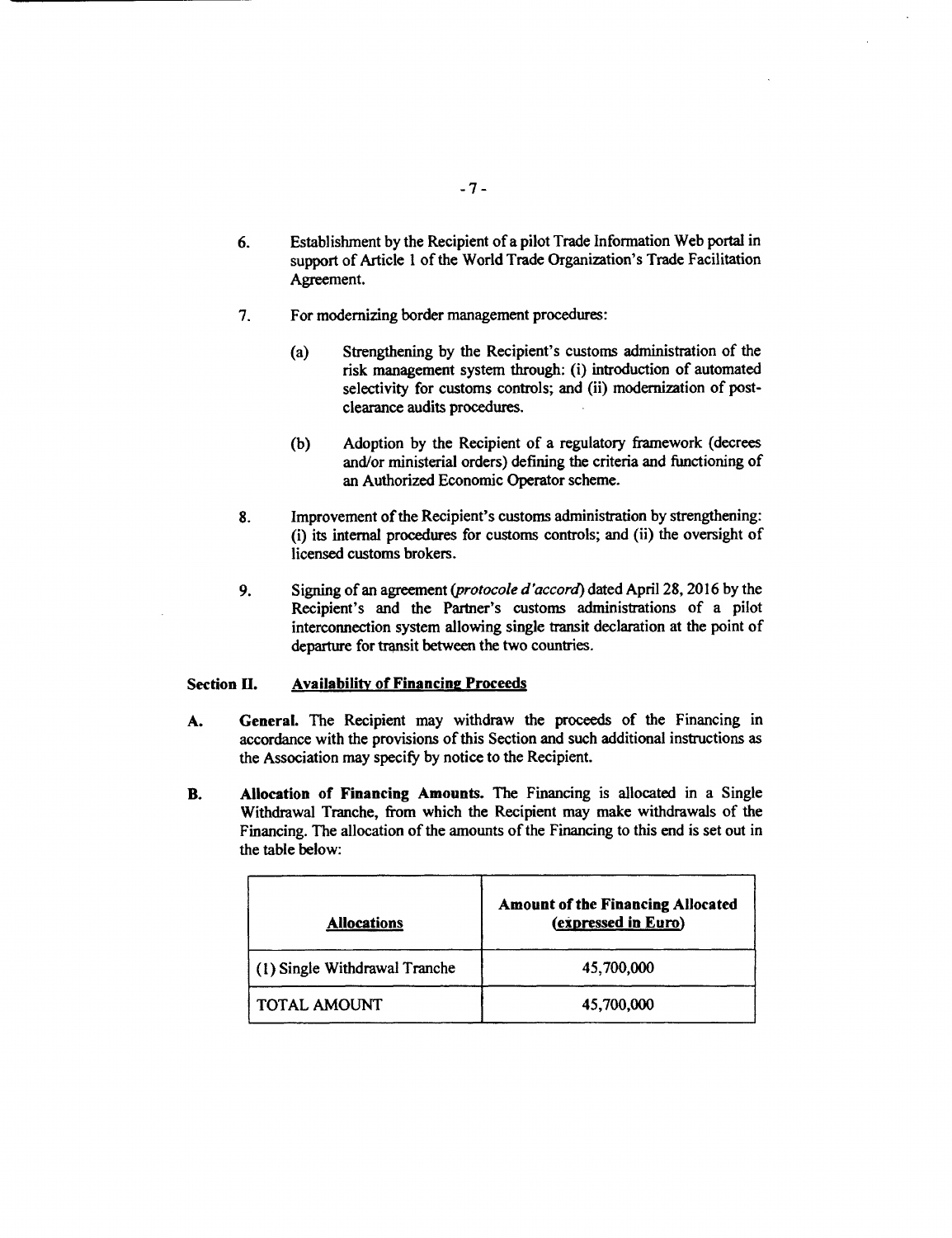# **C. Withdrawal Tranche Release Conditions**

No withdrawal shall be made of the Single Withdrawal Tranche unless the Association is satisfied with: (a) the Joint Program being carried out **by** the Recipient and the Partner; and **(b)** the adequacy of the Recipient's and the Partner's respective macroeconomic policy frameworks.

- **D.** Deposits **of Financing** Amounts. Except as the Association may otherwise agree:
	- 1. all withdrawals from the Financing Account shall be deposited **by** the Association into an account designated **by** the Recipient and acceptable to the Association; and
	- 2. the Recipient shall ensure that upon each deposit of an amount of the Financing into this account, an equivalent amount is accounted for in the Recipient's budget management system, in a manner acceptable to the Association.
- **E. Excluded** Expenditures. The Recipient undertakes that the proceeds of the Financing shall not be used to finance Excluded Expenditures. **If** the Association determines at any time that an amount of the Financing was used to make a payment for an Excluded Expenditure, the Recipient shall, promptly upon notice from the Association, refund an amount equal to the amount of such payment to the Association. Amounts refunded to the Association upon such request shall be cancelled.
- F. Closing Date. The Closing Date is December **31, 2017.**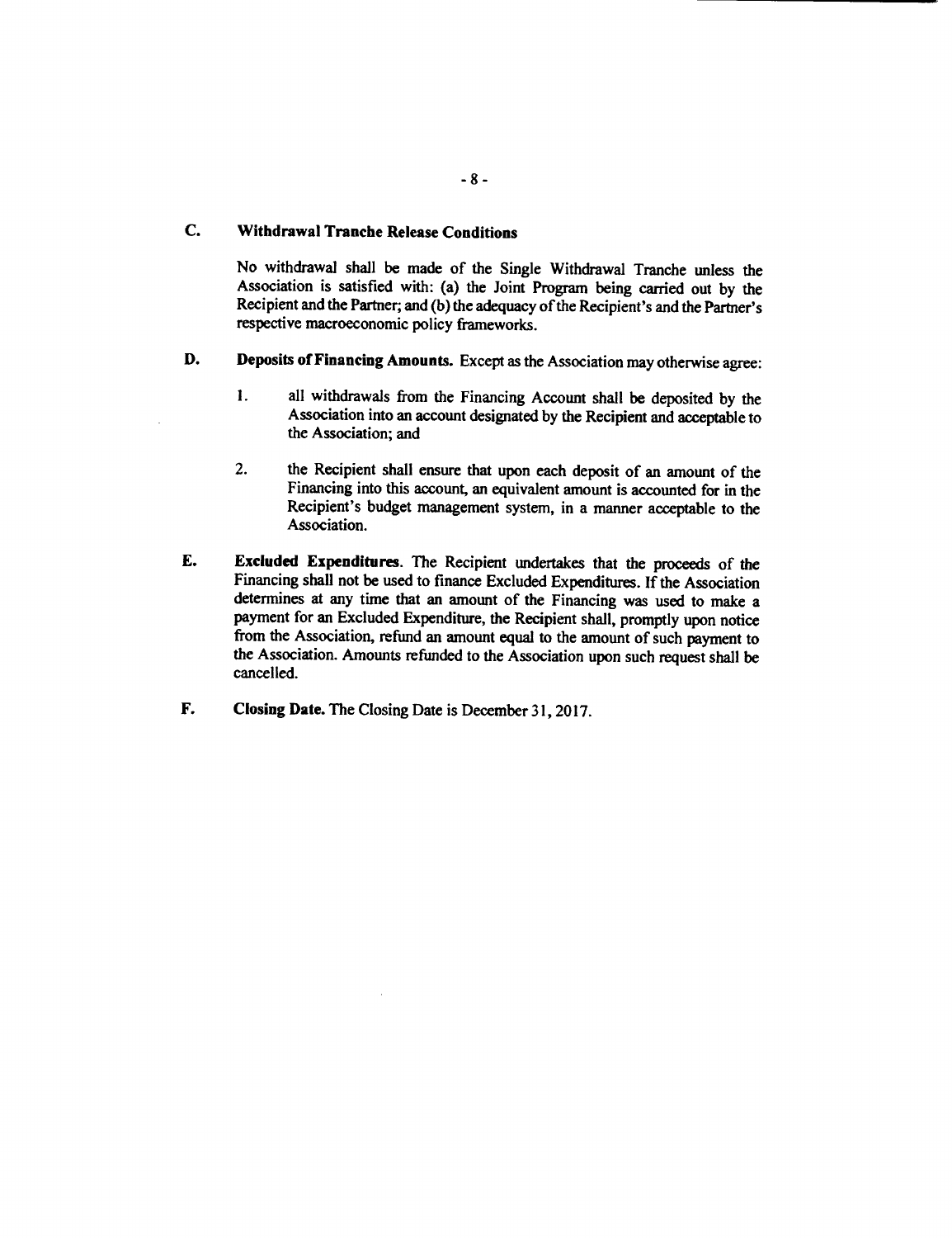# **SCHEDULE 2**

# **Repayment Schedule**

| <b>Date Payment Due</b>                                        | <b>Principal Amount of the Credit</b><br>repayable<br>(expressed as a percentage)* |
|----------------------------------------------------------------|------------------------------------------------------------------------------------|
| On each April 15 and October 15:                               |                                                                                    |
| commencing April 15, 2022 to and including<br>October 15, 2031 | 1.65%                                                                              |
| commencing April 15, 2032 to and including<br>October 15, 2041 | 3.35%                                                                              |

\* The percentages represent the percentage of the principal amount of the Credit to be repaid, except as the Association may otherwise specify pursuant to Section **3.03(b)** of the General Conditions.

 $\mathcal{L}_{\mathcal{L}}$ 

 $\ddot{\phantom{a}}$ 

 $\bar{z}$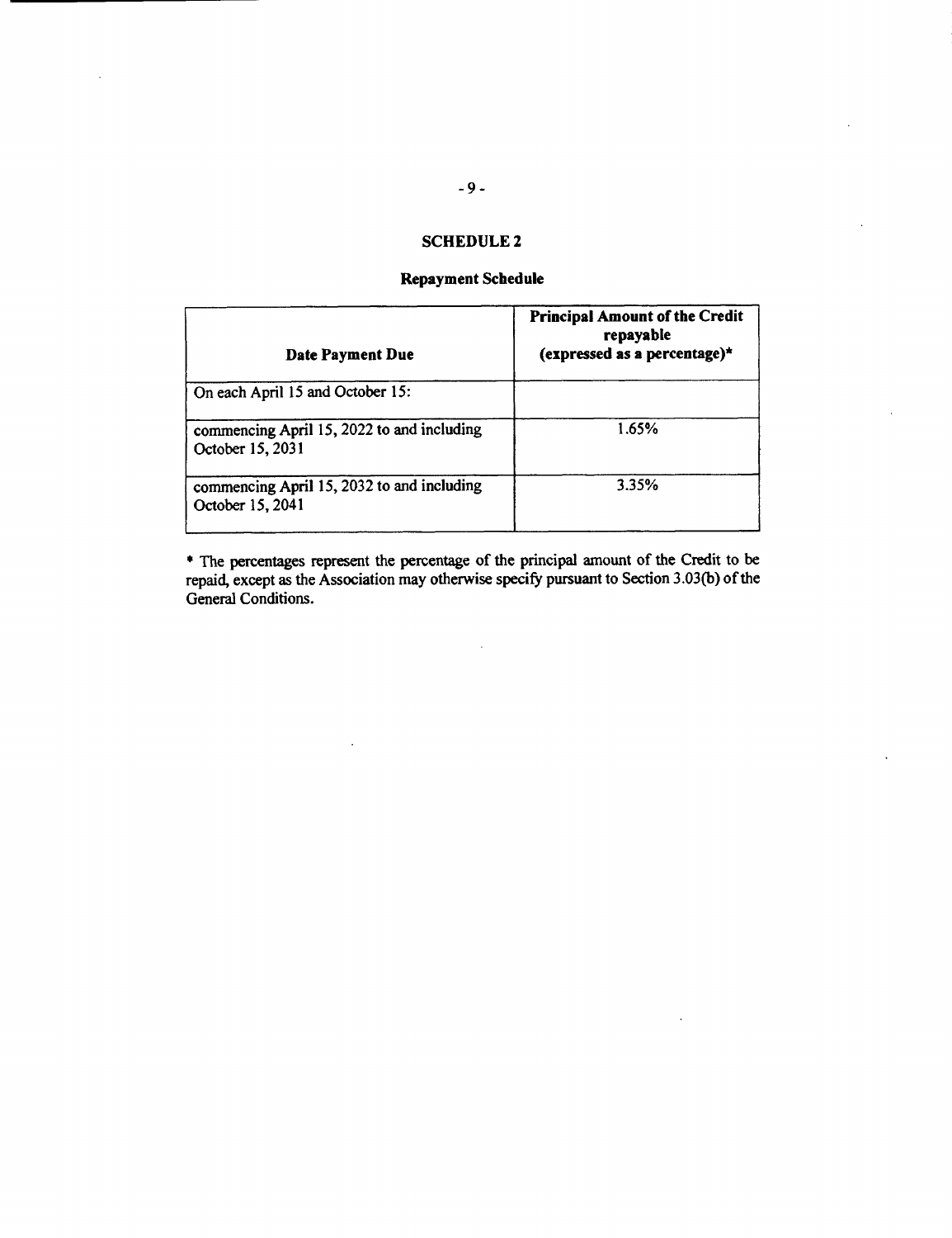#### **APPENDIX**

#### Section **I.** Definitions

- **1.** "Authorized Economic Operator" and **"AEO"** means a party involved in the international movement of goods in whatever finction that has been approved **by,** or on behalf of, a national customs administration as complying with the World *Customs Organization or equivalent supply chain security standards. AEOs includes, inter alia,* manufacturers, importers, exporters, brokers, carriers, consolidators, intermediaries, ports, airports, terminal operators, integrated operators, warehouses, and distributors.
- 2. "Basis Adjustment to the Interest Charge" means the Association's standard basis adjustment to the Interest Charge for credits in the currency of denomination of the Credit, in effect at 12:01 a.m. Washington, **D.C.** time, on the date on which the Credit is approved **by** the Executive Directors of the Association, and expressed either as a positive or negative percentage per annum.
- **3.** "Basis Adjustment to the Service Charge" means the Association's standard basis adjustment to the Service Charge for credits in the currency of denomination of the Credit, in effect at 12:01 a.m. Washington, **D.C.** time, on the date on which the Credit is approved **by** the Executive Directors of the Association, and expressed either as a positive or negative percentage per annum.
- 4. "Commission on Competitiveness of Ivoirian Ports" means the *Commission de la Compétitivité et de Développement des Ports Ivoiriens, as established by the* Recipient's Order No. **005,** from the Ministry of Transport, dated February **19, 2016,** to monitor factors affecting the competitiveness of Ivorian ports, propose measures to improve competitiveness and traffic, and monitor their implementation.
- *5.* "Excluded Expenditure" means any expenditure:
	- (a) for goods or services supplied under a contract which any national or international financing institution or agency other than the Association or the Bank has financed or agreed to finance, or which the Association or the Bank has financed or agreed to finance under another credit, grant or loan;
	- **(b)** for goods included in the following groups or sub-groups of the Standard International Trade Classification, Revision **3 (SITC,** Rev.3), published **by** the United Nations in Statistical Papers, Series M, No. 34/Rev.3 **(1986)** (the SITC), or any successor groups or subgroups under future revisions to the **SITC,** as designated **by** the Association **by** notice to the Recipient: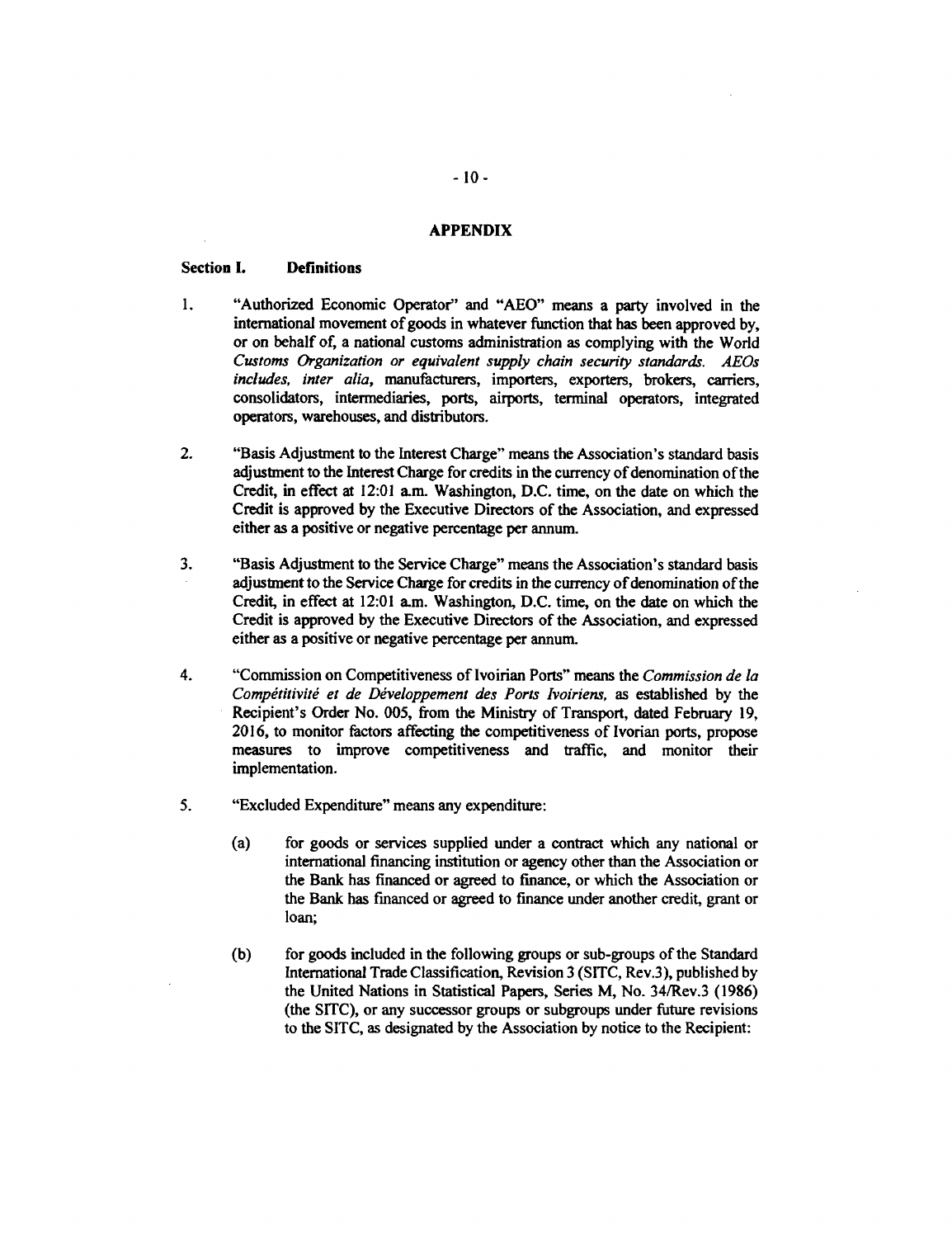| Group | Sub-group | Description of Item                                                                                                                                       |
|-------|-----------|-----------------------------------------------------------------------------------------------------------------------------------------------------------|
| 112   |           | Alcoholic beverages                                                                                                                                       |
| 121   |           | Tobacco, un-manufactured, tobacco<br>refuse                                                                                                               |
| 122   |           | Tobacco, manufactured (whether or<br>not containing tobacco substitutes)                                                                                  |
| 525   |           | Radioactive and associated<br>materials                                                                                                                   |
| 667   |           | Pearls, precious and semiprecious<br>stones, unworked or worked                                                                                           |
| 718   | 718.7     | Nuclear reactors, and parts thereof;<br>fuel elements (cartridges), non-<br>irradiated, for nuclear reactors                                              |
| 728   | 728.43    | Tobacco processing machinery                                                                                                                              |
| 897   | 897.3     | Jewelry of gold, silver or platinum<br>group metals (except watches and<br>watch cases) and goldsmiths' or<br>silversmiths' wares (including set<br>gems) |
| 971   |           | Gold, non-monetary (excluding<br>gold ores and concentrates)                                                                                              |

- (c) for goods intended for a military or paramilitary purpose or for luxury consumption;
- **(d)** for environmentally hazardous goods, the manufacture, use or import of which is prohibited under the laws of the Recipient or international agreements to which the Recipient is a party;
- (e) on account of any payment prohibited **by** a decision of the United Nations Security Council taken under Chapter VII of the Charter of the United Nations; and
- **(f)** with respect to which the Association determines that corrupt, fraudulent, collusive or coercive practices were engaged in **by** representatives of the Recipient or other recipient of the Financing proceeds, without the Recipient (or other such recipient) having taken timely and appropriate action satisfactory to the Association to address such practices when they occur.
- **6.** "General Conditions" means the "International Development Association General Conditions for Credits and Grants", dated July **31, 2010,** with the modifications set forth in Section II of this Appendix.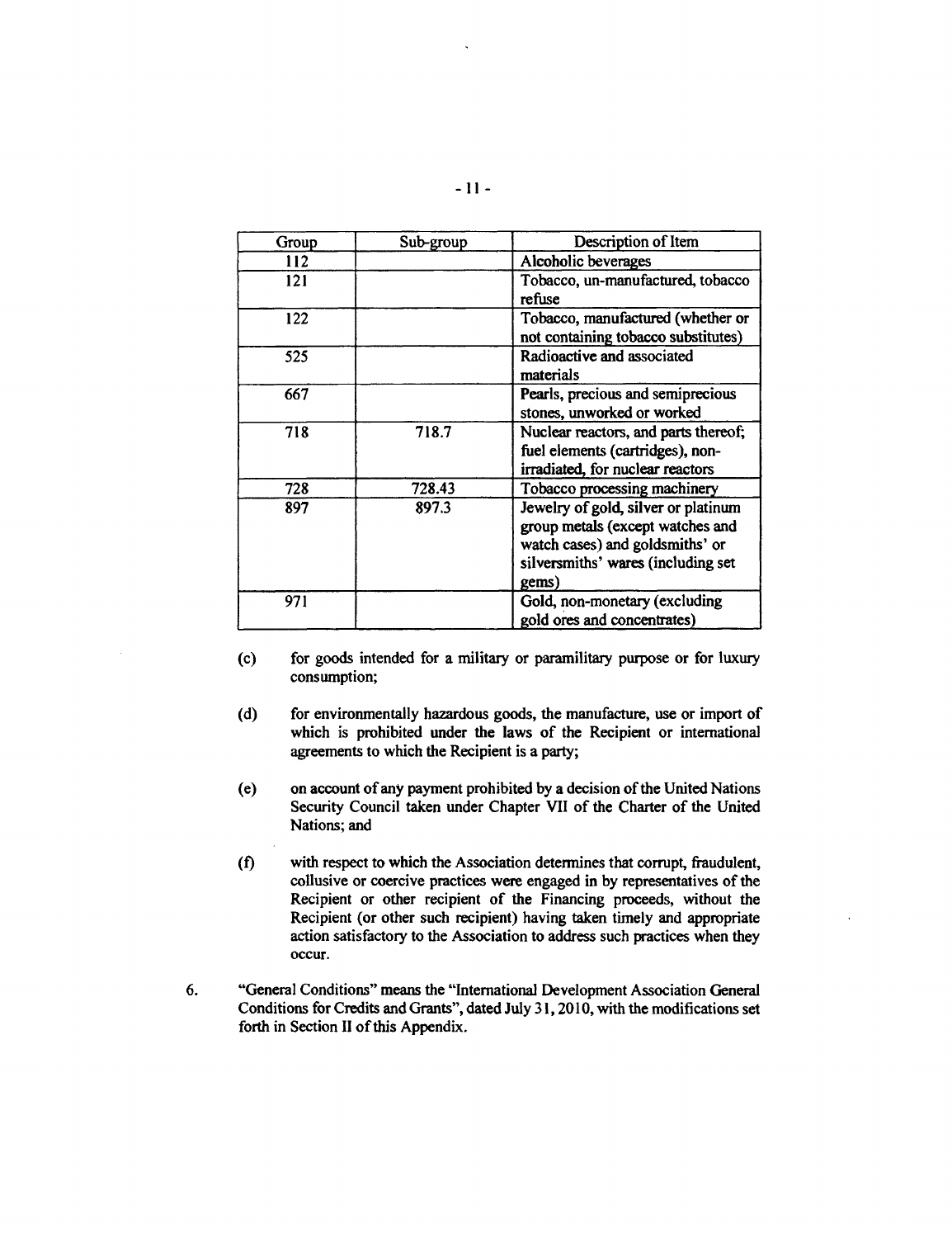- **7.** "Joint Letter of Development Policy" means the letter dated November **7, 2016,** from the Recipient together with the Partner to the Association, in joint support of the Joint Program under their respective financing agreements with the Association, declaring the Recipient's and the Partner's shared commitment to the execution of the Joint Program, and jointly requesting assistance from the Association in support of the Joint Program during its execution.
- **8.** "Joint Program" means the program of actions, objectives and policies designed to promote growth and achieve sustainable reductions in poverty and set forth or referred to in the Joint Letter of Development Policy.
- **9.** "Partner" means Burkina Faso, the other recipient of financing from the Association for the Joint Program.
- **10.** "Partner Financing Agreement" means the financing agreement entered into **by** the Partner with the Association for actions, objectives and policies related to the Joint Program, as such agreement may be amended from time to time, and including all appendices, schedules and agreements supplemental thereto.
- 11. **"September 23 Declaration" means the Déclaration de la Réunion des Ministres** *en Charge des Infrastructures et du Transport Routier des Etats Membres de l'UEMOA et de la Guinde pour l'Evaluation de la Mise en Application du Riglement No 14/2005/CM/UEMOA du 16 dicembre 2005 Relatif 6 l'armonisation des Normes et des Procidures du Contr6le du Gabarit, du Poids,* et de la Charge à l'Essieu des Véhicules Lourds dans les Etats Membres de *l'UEMOA* made on September **23, 2016** in Cotonou, Benin.
- 12. "Single Withdrawal Tranche" means the amount of the Financing allocated to the category entitled "Single Withdrawal Tranche" in the table set forth in Part B of Section II of Schedule **I** to this Agreement.
- **13.** "Trade Information Web portal" means a primary website which provides all the information on regulatory requirements which need to be fulfilled to undertake international trade in conformity with Article **I** of the World Trade Organization Trade Facilitation Agreement
- 14. **"WAEMU"** means the West African Economic and Monetary Union.
- *15.* **"WAEMU** Regulation 14" means the *Riglement No 14/2005/CM/UEMOA du 16 dicembre 2005 Relatif* a *l'Harmonisation des Normes et des Procidures du* Contrôle du Gabarit, du Poids, et de la Charge à l'Essieu des Véhicules Lourds *dans les Etats Membres de l'UEMOA.*
- *16.* "World Trade Organization Trade Facilitation Agreement" means the Protocol Amending the Marrakesh Agreement Establishing the World Trade Organization,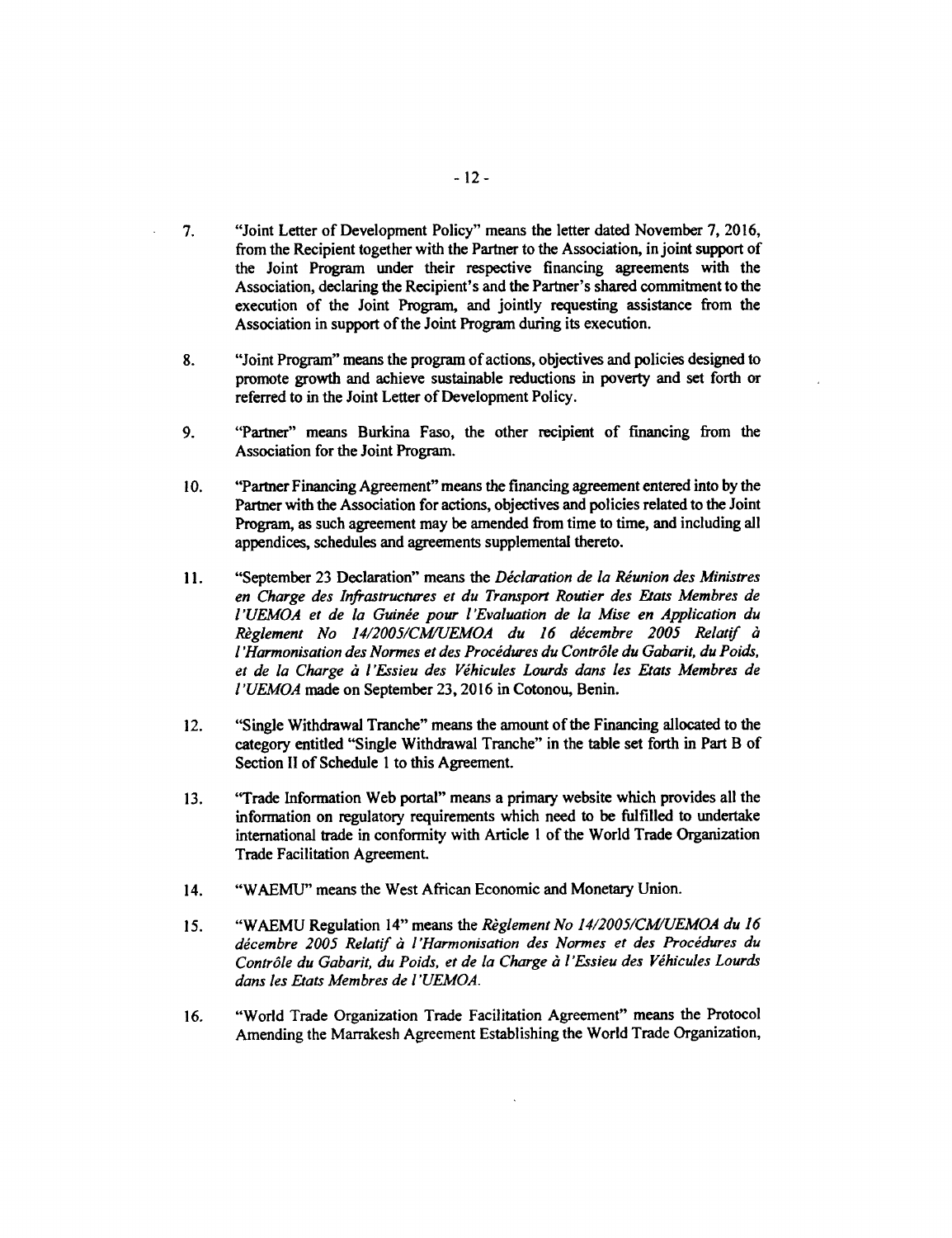as adopted **by** the World Trade Organization General Council Decision **of** November 27, 2014.

# Section **II.** Modifications to the General Conditions

The General Conditions are hereby modified as follows:

- 1. The last sentence of paragraph (a) of Section **2.03** (relating to Applications for Withdrawal) is deleted in its entirety.
- 2. Sections 2.04 *(Designated Accounts)* and **2.05** *(Figible Expenditures)* are deleted in their entirety, and the subsequent Sections in Article II are renumbered accordingly.
- **3.** Section **3.02** is modified to read as follows:

"Section **3.02.** *Service Charge and Interest Charge*

- (a) *Service Charge.* The Recipient shall pay the Association a service charge on the Withdrawn Credit Balance at the rate specified in the Financing Agreement. The Service Charge shall accrue from the respective dates on which amounts of the Credit are withdrawn and shall be payable semiannually in arrears on each Payment Date. Service Charges shall be computed on the basis of a 360-day year of twelve 30-day months.
- **(b)** *Interest Charge.* The Recipient shall pay the Association interest on the Withdrawn Credit Balance at the rate specified in the Financing Agreement. Interest shall accrue from the respective dates on which amounts of the Credit are withdrawn and shall be payable semi-annually in arrears on each Payment Date. Interest shall be computed on the basis of a 360-day year of twelve **30** day months."
- 4. Sections 4.01 *(Project Execution Generally)* and 4.09 *(Financial Management; Financial Statements; Audits)* are deleted in their entirety, and the remaining Sections in Article IV are renumbered accordingly.
- **5.** Paragraph (a) of Section 4.05 (renumbered as such pursuant to paragraph 4 above and relating to *Use of Goods, Works and Services*) is deleted in its entirety.
- **6.** Paragraph (c) of Section 4.06 (renumbered as such pursuant to paragraph 4 above) is modified to read as follows:

"Section 4.06. *Plans; Documents; Records*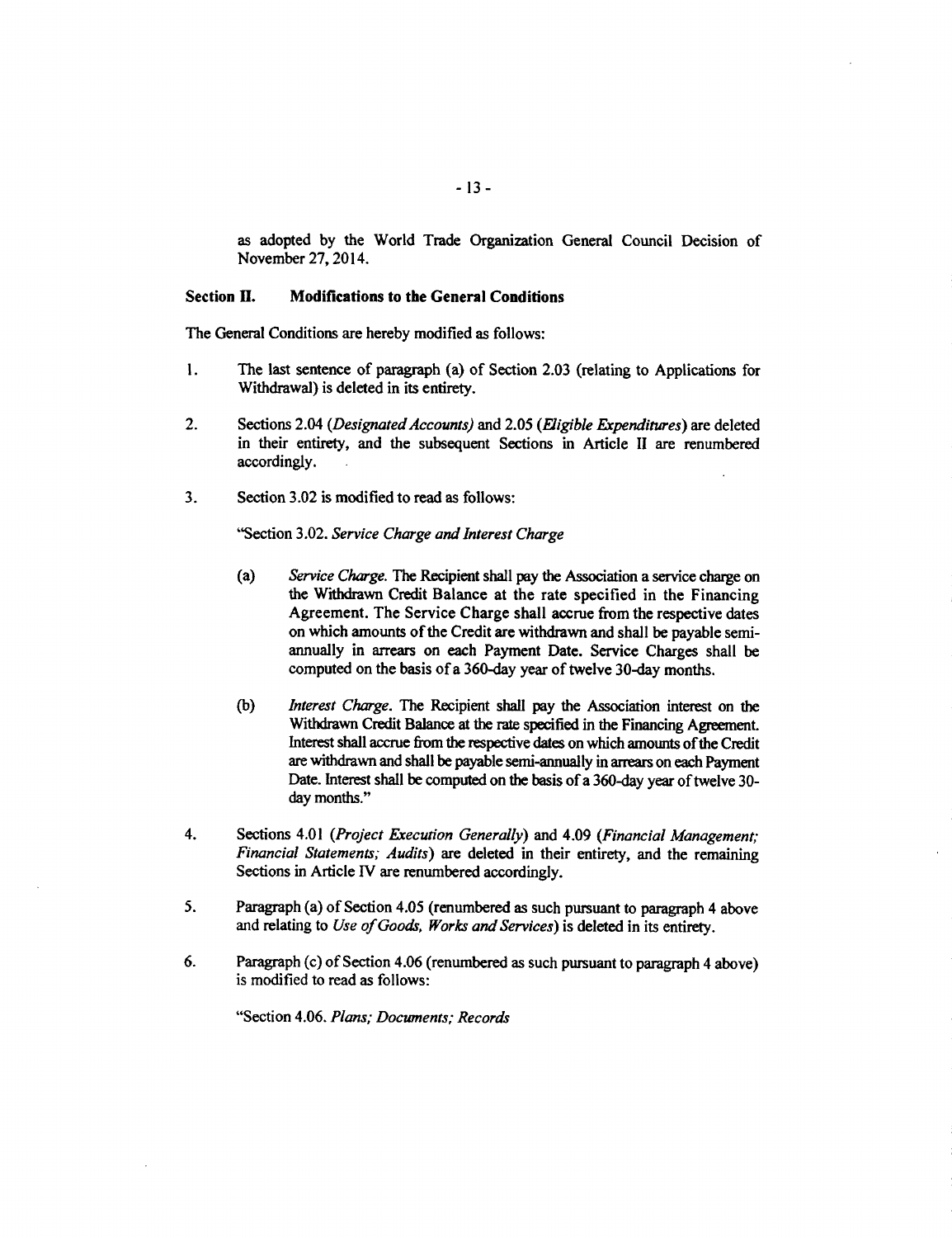(c) The Recipient shall retain all records (contracts, orders, invoices, bills, receipts and other documents) evidencing expenditures under the Financing until two years after the Closing Date. The Recipient shall enable the Association's representatives to examine such records."

**7.** Paragraph (c) of Section 4.07 (renumbered as such pursuant to paragraph 4 above) is modified to read as follows:

### "Section 4.07. *Program Monitoring and Evaluation*

**...** (c) The Recipient shall prepare, or cause to be prepared, and furnish to the Association not later **than** six months after the Closing Date, a report of such scope and in such detail as the Association shall reasonably request, on the execution of its part of the Joint Program, the performance **by** the Recipient and the Association of their respective obligations under the Legal Agreements and the accomplishment of the purposes of the Financing."

- **8.** The following terms and definitions set forth in the Appendix are modified or deleted as follows, and the following new terms and definitions are added in alphabetical order to the Appendix as follows, with the terms being renumbered accordingly:
	- (a) The definition of the term "Eligible Expenditure" is modified to read as **follows:**

'Eligible Expenditure' means any use to which the Financing is put in support of the Joint Program, other than to finance expenditures excluded pursuant to the Financing Agreement."

- **(b)** The term "Financial Statements" and its definition as set forth in the Appendix are deleted in their entirety.
- (c) The term "Financing Payment" is modified **by** inserting the words "the Interest Charge" between the words "the Service Charge" and "the Commitment Charge".
- **(d) A** new term called "Interest Charge" is added to read as follows:

'"'Interest Charge" means the interest charge specified in the Financing Agreement for the purpose of Section **3.02(b)."**

(e) The term "Payment Date" is modified **by** inserting the words "Interest Charges" between the words "Service Charges" and "Commitment Charges".